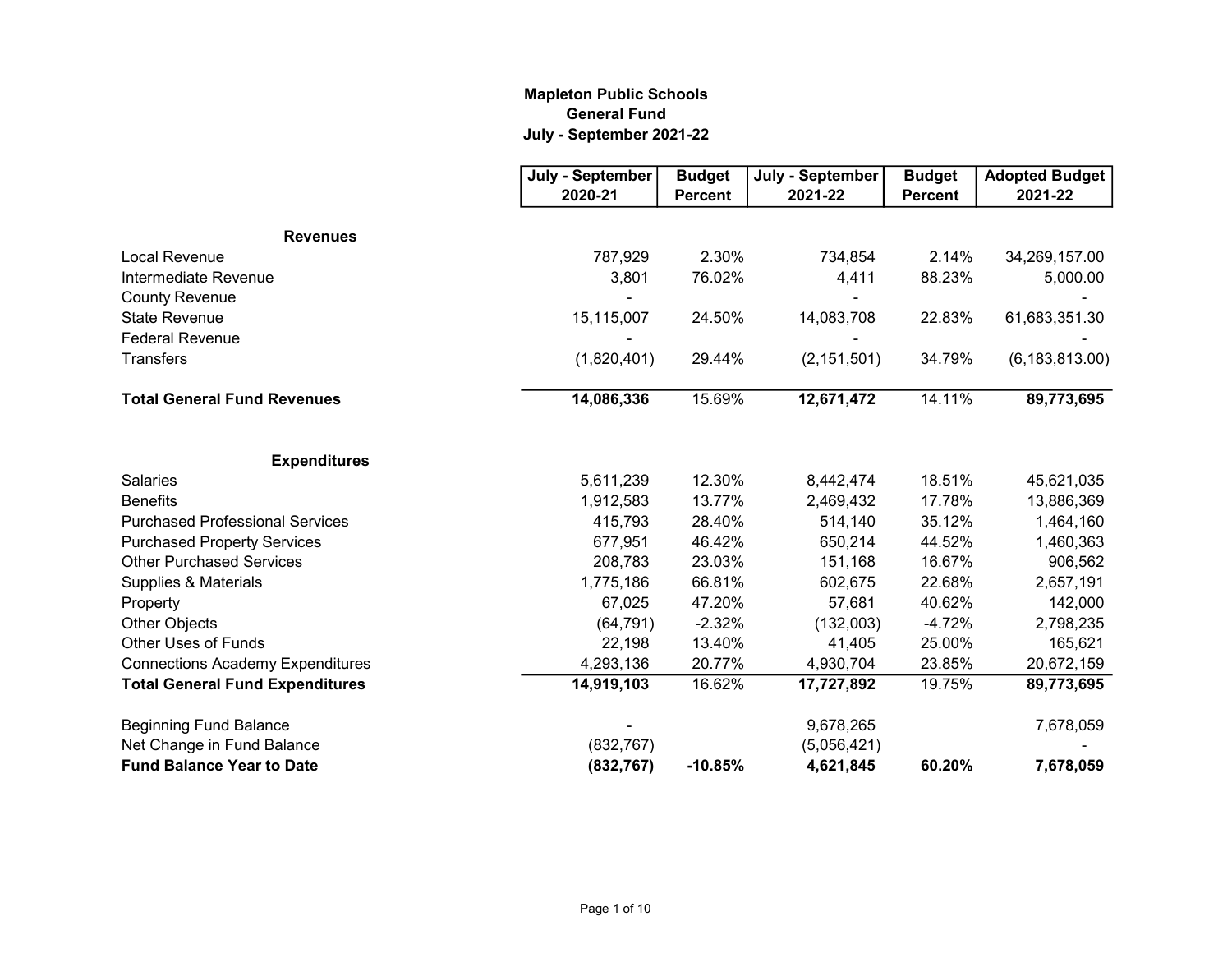## July - September 2021-22 Mapleton Public Schools Risk Management Fund

|                                                | July - September | <b>Budget</b>  | July - September | <b>Budget</b>  | <b>Adopted Budget</b> |
|------------------------------------------------|------------------|----------------|------------------|----------------|-----------------------|
|                                                | 2020-21          | <b>Percent</b> | 2021-22          | <b>Percent</b> | 2021-22               |
|                                                |                  |                |                  |                |                       |
| <b>Revenues</b>                                |                  |                |                  |                |                       |
| <b>Local Revenue</b>                           | 1,394            |                | 0                |                |                       |
| Intermediate Revenue                           |                  |                |                  |                |                       |
| <b>State Revenue</b>                           |                  |                |                  |                |                       |
| <b>Federal Revenue</b>                         |                  |                |                  |                |                       |
| <b>Transfers</b>                               | 1,228,058        | 93.01%         | 1,393,812        | 105.56%        | 1,320,342             |
| <b>Total Risk Management Fund Revenues</b>     | 1,229,452        | 93.12%         | 1,393,812        | 105.56%        | 1,320,342             |
| <b>Expenditures</b>                            |                  |                |                  |                |                       |
| <b>Salaries</b>                                |                  |                |                  |                |                       |
| <b>Benefits</b>                                |                  |                |                  |                |                       |
| <b>Purchased Professional Services</b>         |                  |                |                  |                |                       |
| <b>Purchased Property Services</b>             |                  |                |                  |                |                       |
| <b>Other Purchased Services</b>                | 1,285,058        | 97.33%         | 1,391,812        | 105.41%        | 1,320,342             |
| Supplies & Materials                           |                  |                |                  |                |                       |
| Property                                       |                  |                |                  |                |                       |
| Other Objects                                  |                  |                |                  |                |                       |
| <b>Other Uses of Funds</b>                     |                  |                |                  |                |                       |
|                                                |                  | 97.33%         |                  | 105.41%        |                       |
| <b>Total Risk Management Fund Expenditures</b> | 1,285,058        |                | 1,391,812        |                | 1,320,342.00          |
| <b>Beginning Fund Balance</b>                  |                  |                | 848,583          |                | 317,823               |
| Net Change in Fund Balance                     | (55,606)         |                | 2,000            |                |                       |
| <b>Fund Balance Year to Date</b>               | (55,606)         | $-17.50%$      | 850,583          | 267.63%        | 317,823               |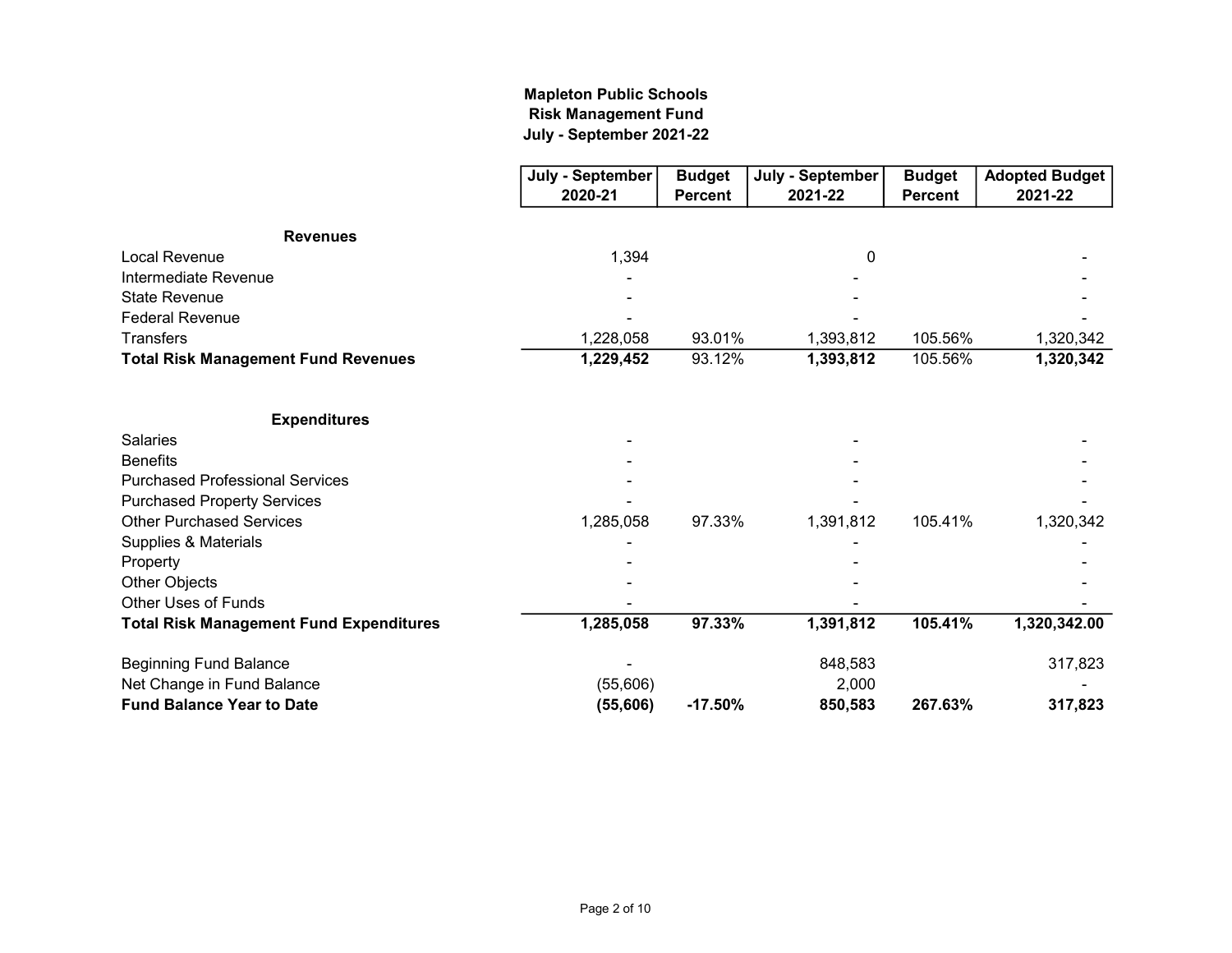## Mapleton Public Schools Colorado Preschool Fund July - September 2021-22

|                                                   | July - September | <b>Budget</b>  | July - September | <b>Budget</b>  | <b>Adopted Budget</b> |
|---------------------------------------------------|------------------|----------------|------------------|----------------|-----------------------|
|                                                   | 2020-21          | <b>Percent</b> | 2021-22          | <b>Percent</b> | 2021-22               |
| <b>Revenues</b>                                   |                  |                |                  |                |                       |
| <b>Local Revenue</b>                              | 9                | 0.00%          | 103,685          | 14.27%         | 726,525               |
| Intermediate Revenue                              |                  |                |                  |                |                       |
| <b>State Revenue</b>                              |                  |                |                  |                |                       |
| <b>Federal Revenue</b>                            |                  |                |                  |                |                       |
| <b>Transfers</b>                                  | 455,793          | 10.80%         | 657,689          | 15.58%         | 4,220,485             |
| <b>Total Colorado Preschool Fund Revenues</b>     | 455,802          | 9.21%          | 761,374          | 15.39%         | 4,947,010             |
| <b>Expenditures</b>                               |                  |                |                  |                |                       |
| <b>Salaries</b>                                   | 98,768           | 2.57%          | 482,786          | 12.57%         | 3,840,379             |
| <b>Benefits</b>                                   | 68,629           | 7.52%          | 151,071          | 16.55%         | 912,913               |
| <b>Purchased Professional Services</b>            |                  | 0.00%          | (4, 816)         | $-57.33%$      | 8,400                 |
| <b>Purchased Property Services</b>                |                  | 0.00%          | 707              | 15.71%         | 4,500                 |
| <b>Other Purchased Services</b>                   |                  | 0.00%          | 839              | 2.21%          | 37,900                |
| Supplies & Materials                              | 1,037            | 0.86%          | 14,209           | 11.75%         | 120,918               |
| Property                                          |                  | 0.00%          |                  | $0.00\%$       | 10,000                |
| <b>Other Objects</b>                              |                  | 0.00%          | 10,994           | 91.62%         | 12,000                |
| <b>Other Uses of Funds</b>                        |                  |                |                  |                |                       |
| <b>Total Colorado Preschool Fund Expenditures</b> | 168,435          | 3.40%          | 655,790          | 13.26%         | 4,947,010             |
| <b>Beginning Fund Balance</b>                     |                  |                | 80,815           |                | 198,624               |
| Net Change in Fund Balance                        | 287,367          |                | 105,583          |                |                       |
| <b>Fund Balance Year to Date</b>                  | 287,367          | 144.68%        | 186,398          | 93.84%         | 198,624               |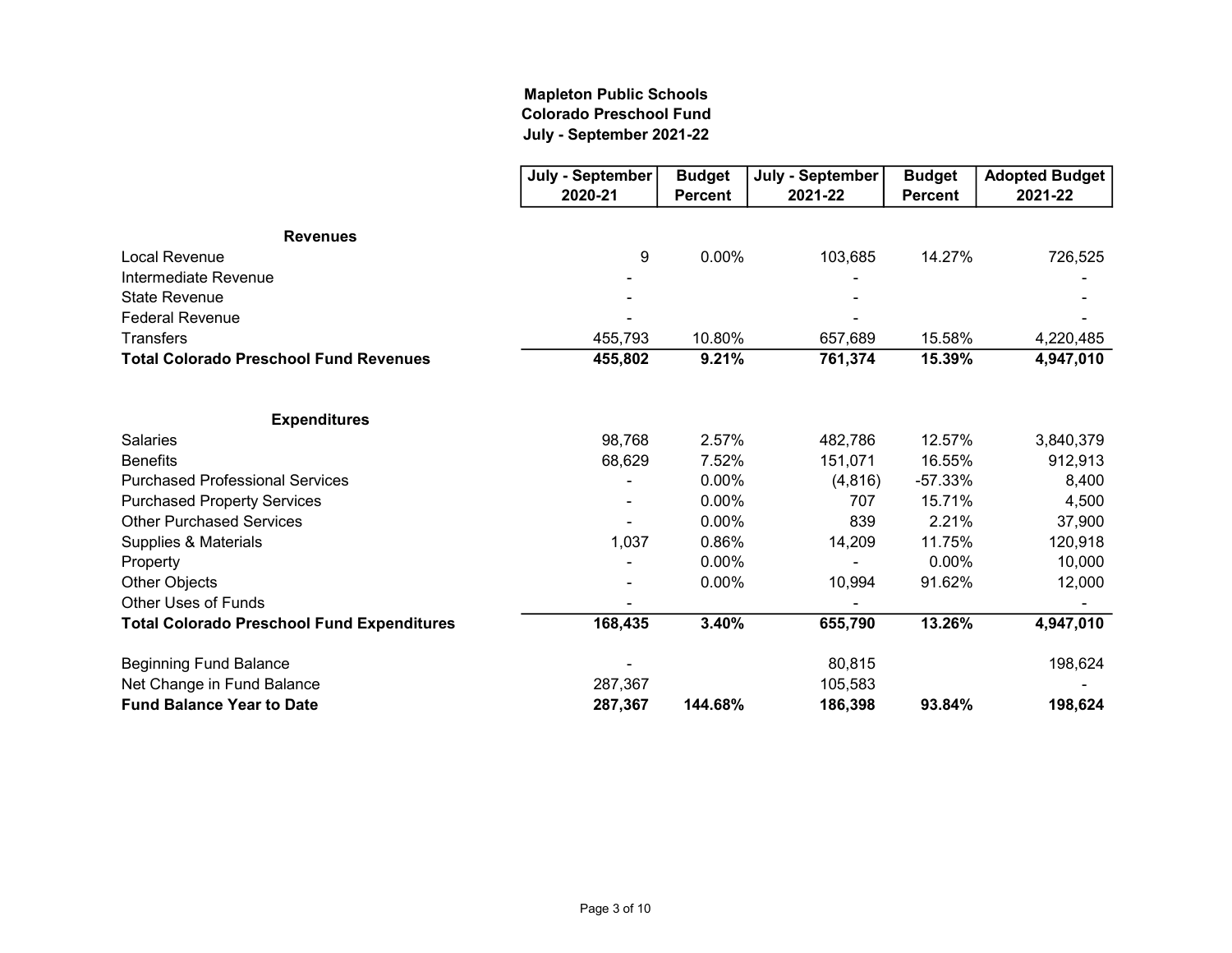## Mapleton Public Schools Nutrition Services Fund July - September 2021-22

|                                                   | July - September | <b>Budget</b>  | July - September | <b>Budget</b>  | <b>Adopted Budget</b> |
|---------------------------------------------------|------------------|----------------|------------------|----------------|-----------------------|
|                                                   | 2020-21          | <b>Percent</b> | 2021-22          | <b>Percent</b> | 2021-22               |
| <b>Revenues</b>                                   |                  |                |                  |                |                       |
| Local Revenue                                     | 11,708           | 2.77%          | 10,675           | 2.52%          | 423,050               |
| Intermediate Revenue                              |                  |                |                  |                |                       |
| <b>State Revenue</b>                              |                  | 0.00%          |                  | 0.00%          | 62,350                |
| <b>Federal Revenue</b>                            | 422,290          | 19.17%         | 763,024          | 34.63%         | 2,203,275             |
| <b>Transfers</b>                                  |                  |                |                  |                |                       |
| <b>Total Nutrition Services Fund Revenues</b>     | 433,998          | 16.14%         | 773,699          | 28.78%         | 2,688,675.00          |
| <b>Expenditures</b>                               |                  |                |                  |                |                       |
| <b>Salaries</b>                                   | 173,173          | 13.27%         | 212,009          | 16.25%         | 1,304,927             |
| <b>Benefits</b>                                   | 52,602           | 15.18%         | 62,540           | 18.05%         | 346,520               |
| <b>Purchased Professional Services</b>            | 32,251           | 53.48%         | 40,525           | 67.20%         | 60,300                |
| <b>Purchased Property Services</b>                | 8,886            | 17.35%         | 14,067           | 27.48%         | 51,200                |
| <b>Other Purchased Services</b>                   | 744              | 6.41%          | 1,031            | 8.88%          | 11,600                |
| Supplies & Materials                              | 142,140          | 11.69%         | 130,145          | 10.71%         | 1,215,460             |
| Property                                          |                  | 0.00%          | 15,742           | 1574.23%       | 1,000                 |
| Other Objects                                     | 925              | 0.31%          | 1,985            | 0.66%          | 301,600               |
| <b>Other Uses of Funds</b>                        |                  |                |                  |                |                       |
| <b>Total Nutrition Services Fund Expenditures</b> | 410,719          | 12.47%         | 478,044          | 14.52%         | 3,292,607             |
| <b>Beginning Fund Balance</b>                     |                  |                | 1,306,445        |                | 1,151,240             |
| Net Change in Fund Balance                        | 23,279           |                | 295,655          |                | (603, 932)            |
| <b>Fund Balance Year to Date</b>                  | 23,279           | 4.25%          | 1,602,100        | 292.72%        | 547,308               |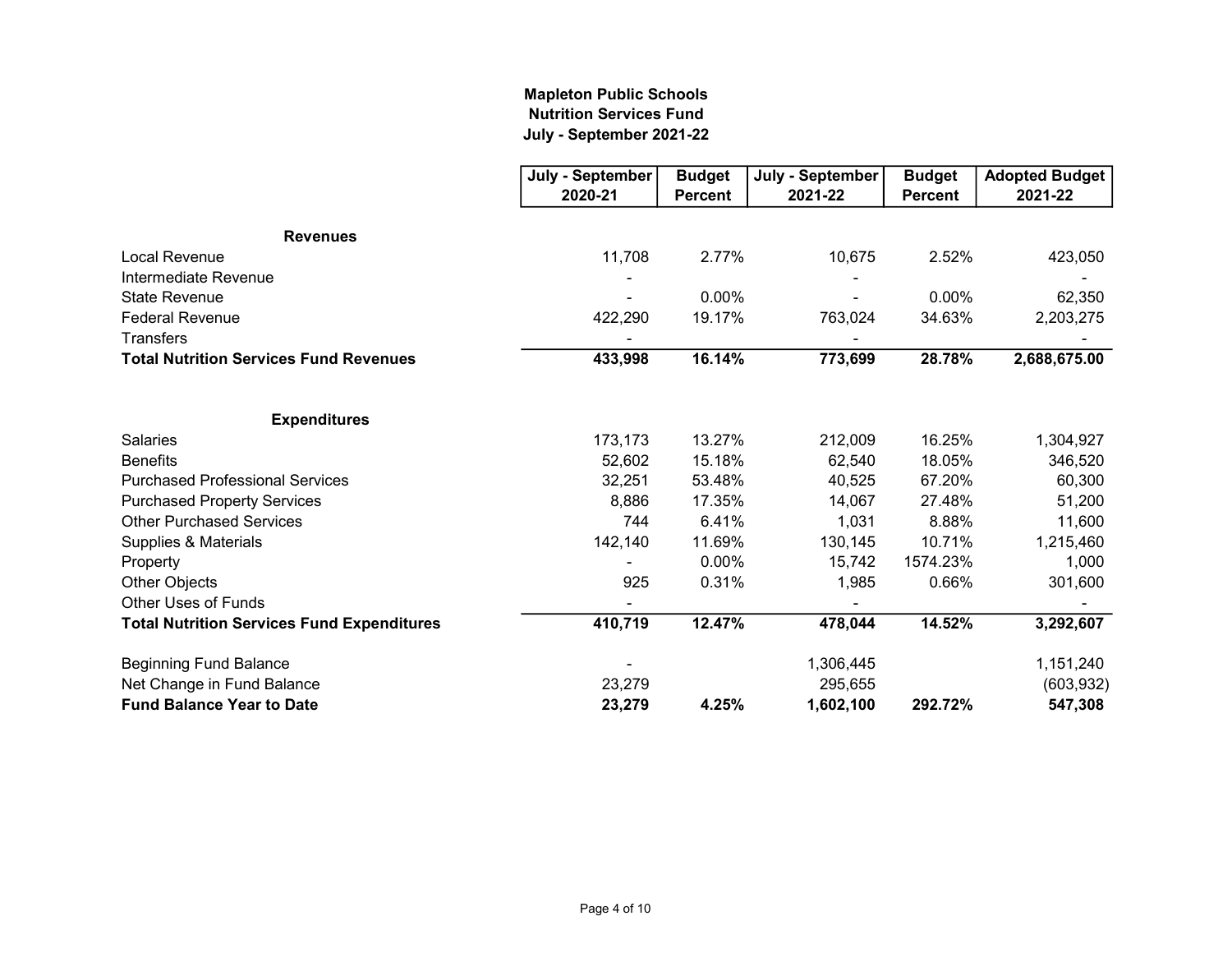## Mapleton Public Schools Grants Fund July - September 2021-22

|                                        | July - September | <b>Budget</b>  | July - September | <b>Budget</b>  | <b>Adopted Budget</b> |
|----------------------------------------|------------------|----------------|------------------|----------------|-----------------------|
|                                        | 2020-21          | <b>Percent</b> | 2021-22          | <b>Percent</b> | 2021-22               |
| <b>Revenues</b>                        |                  |                |                  |                |                       |
| <b>Local Revenue</b>                   | 9,683            | 21.52%         | 12,598           | 28.00%         | 45,000                |
| Intermediate Revenue                   |                  |                |                  |                |                       |
| <b>State Revenue</b>                   | 170,350          | 17.73%         | 112,153          | 11.67%         | 960,794               |
| <b>Federal Revenue</b>                 | 3,569,648        | 21.14%         | 1,554,238        | 9.21%          | 16,884,082            |
| <b>Transfers</b>                       |                  |                |                  |                |                       |
| <b>Total Grants Fund Revenues</b>      | 3,749,681        | 20.96%         | 1,678,990        | 9.39%          | 17,889,876            |
| <b>Expenditures</b>                    |                  |                |                  |                |                       |
| <b>Salaries</b>                        | 560,316          | 16.36%         | 693,068          | 20.24%         | 3,424,980             |
| <b>Benefits</b>                        | 156,999          | 18.68%         | 199,578          | 23.74%         | 840,586               |
| <b>Purchased Professional Services</b> | 119,532          | 11.81%         | 348,889          | 34.46%         | 1,012,361             |
| <b>Purchased Property Services</b>     |                  | 0.00%          | 83,553           | 35.97%         | 232,276               |
| <b>Other Purchased Services</b>        | (392)            | $-0.47%$       | 128,164          | 153.67%        | 83,400                |
| Supplies & Materials                   | 1,055,077        | 11.70%         | 174,307          | 1.93%          | 9,018,332             |
| Property                               | 1,722,153        | 118.93%        | 526,261          | 36.34%         | 1,448,014             |
| Other Objects                          | 101,427          | 6.47%          | 224,902          | 14.35%         | 1,567,804             |
| <b>Other Uses of Funds</b>             |                  |                |                  |                |                       |
| <b>Total Grants Fund Expenditures</b>  | 3,715,113        | 21.08%         | 2,378,723        | 13.49%         | 17,627,752.33         |
| <b>Beginning Fund Balance</b>          |                  |                |                  |                |                       |
| Net Change in Fund Balance             | 34,568           |                | (699, 733)       |                | 262,124               |
| <b>Fund Balance Year to Date</b>       | 34,568           | N/A            | (699, 733)       | N/A            | 262,124               |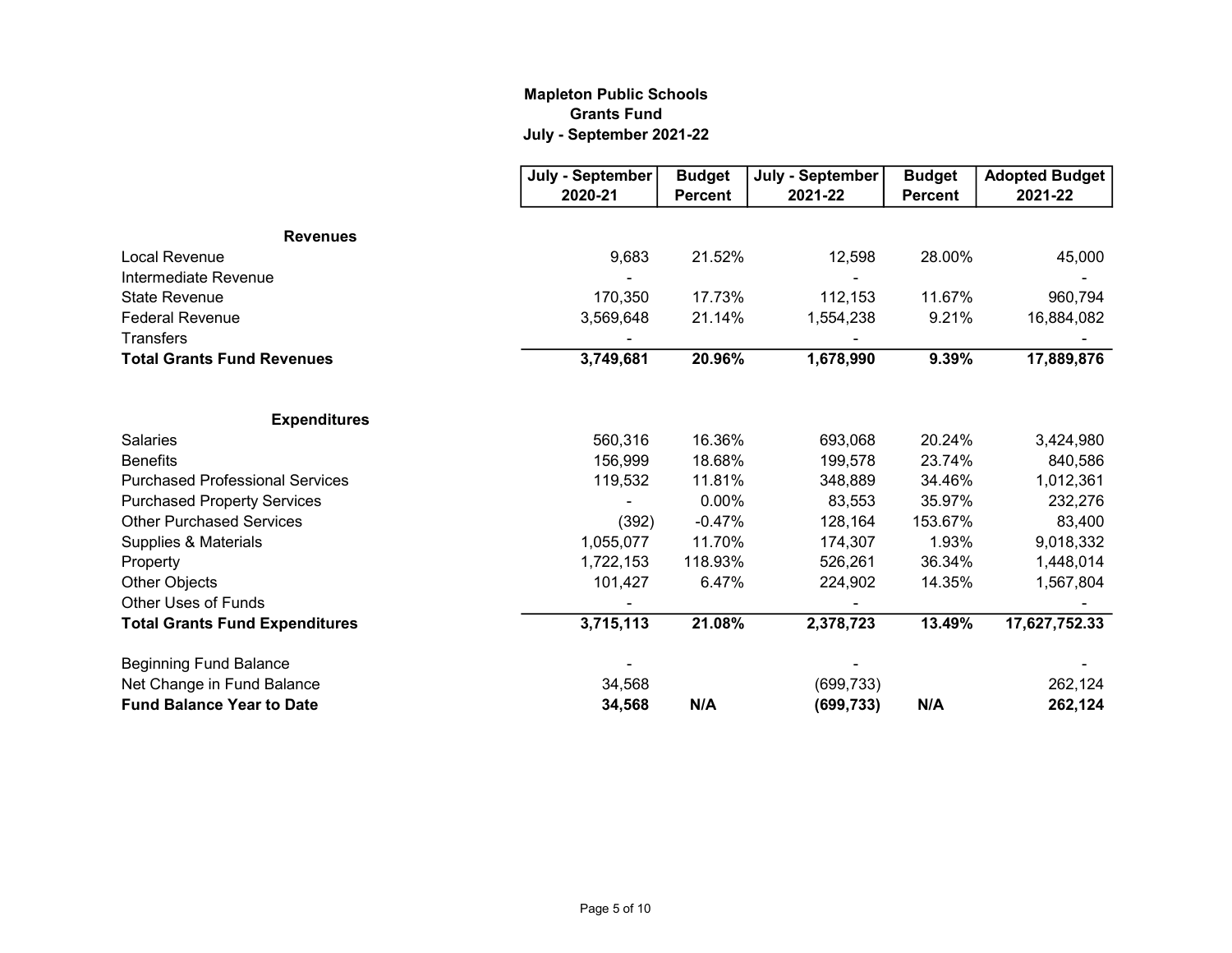## July - September 2021-22 Mapleton Public Schools Student Actvities Fund

|                                                  | July - September | <b>Budget</b>  | July - September | <b>Budget</b>  | <b>Adopted Budget</b> |
|--------------------------------------------------|------------------|----------------|------------------|----------------|-----------------------|
|                                                  | 2020-21          | <b>Percent</b> | 2021-22          | <b>Percent</b> | 2021-22               |
| <b>Revenues</b>                                  |                  |                |                  |                |                       |
| <b>Local Revenue</b>                             | 82               |                | 34,847           |                |                       |
| Intermediate Revenue                             |                  |                |                  |                |                       |
| <b>State Revenue</b>                             |                  |                |                  |                |                       |
| <b>Federal Revenue</b>                           |                  |                |                  |                |                       |
| Transfers                                        |                  |                |                  |                |                       |
| <b>Total Student Actvities Fund Revenues</b>     | 82               |                | 34,847           |                |                       |
| <b>Expenditures</b>                              |                  |                |                  |                |                       |
| <b>Salaries</b>                                  |                  |                |                  |                |                       |
| <b>Benefits</b>                                  |                  |                |                  |                |                       |
| <b>Purchased Professional Services</b>           |                  |                |                  |                |                       |
| <b>Purchased Property Services</b>               |                  |                |                  |                |                       |
| <b>Other Purchased Services</b>                  |                  |                |                  |                |                       |
| Supplies & Materials                             | 1,783            | 0.62%          | 10,878           | 3.79%          | 287,017               |
| Property                                         |                  |                |                  |                |                       |
| Other Objects                                    |                  |                |                  |                |                       |
| Other Uses of Funds                              |                  |                |                  |                |                       |
| <b>Total Student Actvities Fund Expenditures</b> | 1,783            | 0.62%          | 10,878           | 3.79%          | 287,017               |
| <b>Beginning Fund Balance</b>                    | 232,737          |                | 291,340          |                | 265,629               |
| Net Change in Fund Balance                       | (1,701)          |                | 23,968           |                | (287, 017)            |
| <b>Fund Balance Year to Date</b>                 | 231,036          | $-1080.21%$    | 315,308          | $-1474.23%$    | (21, 388)             |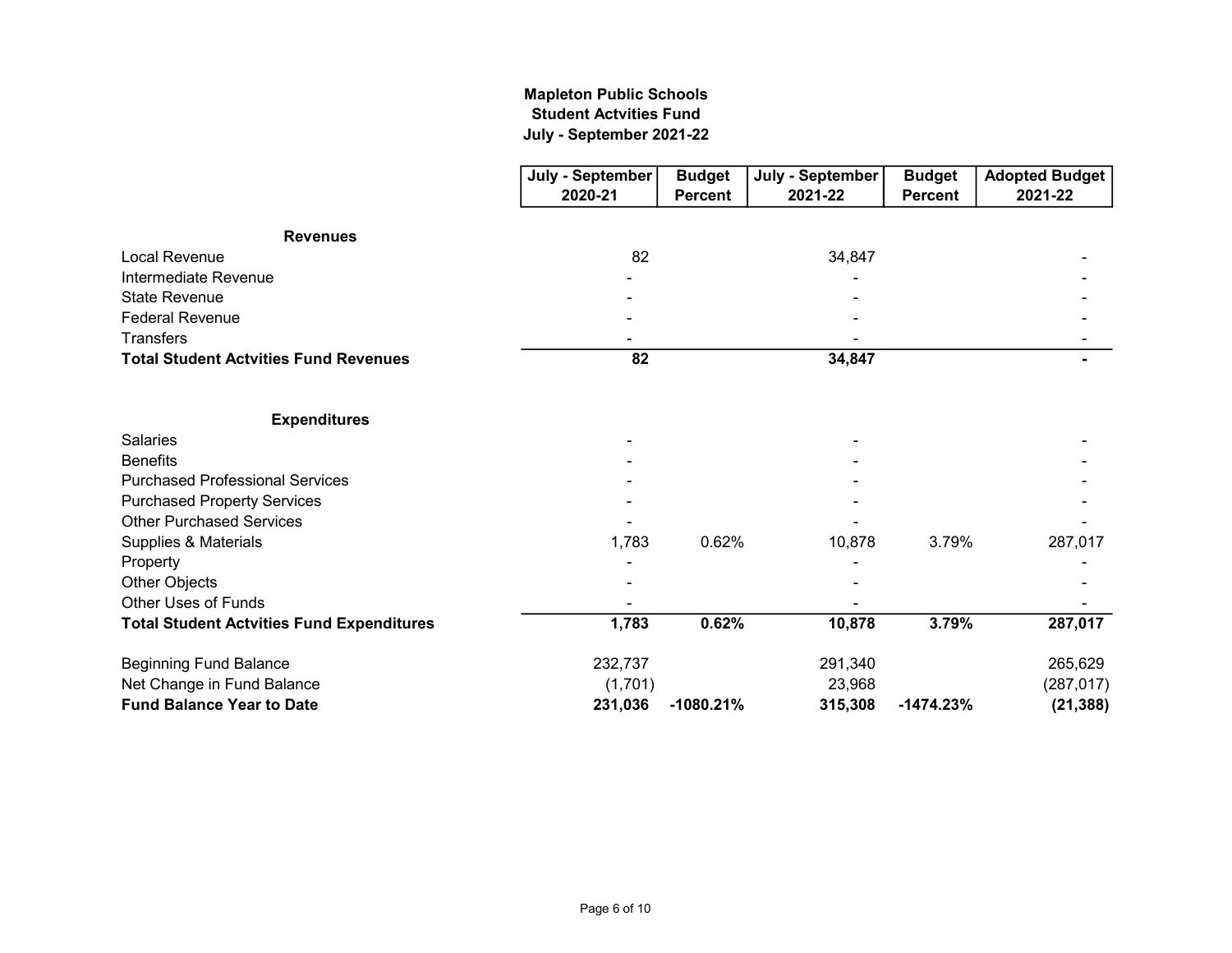## Mapleton Public Schools Bond Redemption Fund July - September 2021-22

|                                                | July - September | <b>Budget</b>  | July - September | <b>Budget</b>  | <b>Adopted Budget</b> |
|------------------------------------------------|------------------|----------------|------------------|----------------|-----------------------|
|                                                | 2020-21          | <b>Percent</b> | 2021-22          | <b>Percent</b> | 2021-22               |
| <b>Revenues</b>                                |                  |                |                  |                |                       |
| <b>Local Revenue</b>                           | 9,030            | 0.07%          | 7,503            | 0.06%          | 12,207,479            |
| Intermediate Revenue                           |                  |                |                  |                |                       |
| <b>State Revenue</b>                           |                  |                |                  |                |                       |
| <b>Federal Revenue</b>                         |                  |                |                  |                |                       |
| <b>Other Financing Sources</b>                 |                  |                |                  |                |                       |
| <b>Total Bond Redemption Fund Revenues</b>     | 9,030            | 0.07%          | 7,503            | 0.06%          | 12,207,479            |
| <b>Expenditures</b>                            |                  |                |                  |                |                       |
| Salaries                                       |                  |                |                  |                |                       |
| <b>Benefits</b>                                |                  |                |                  |                |                       |
| <b>Purchased Professional Services</b>         | 300              | 4.23%          | 3,105            | 43.73%         | 7,100                 |
| <b>Purchased Property Services</b>             |                  |                |                  |                |                       |
| <b>Other Purchased Services</b>                |                  |                |                  |                |                       |
| Supplies & Materials                           |                  |                |                  |                |                       |
| Property                                       |                  |                |                  |                |                       |
| Other Objects                                  |                  | 0.00%          |                  | 0.00%          | 7,019,148             |
| <b>Other Uses of Funds</b>                     |                  | 0.00%          |                  | 0.00%          | 5,181,231             |
| <b>Total Bond Redemption Fund Expenditures</b> | 300              | 0.00%          | 3,105            | 0.03%          | 12,207,479            |
| <b>Beginning Fund Balance</b>                  |                  |                | 9,454,682        |                | 10,775,969            |
| Net Change in Fund Balance                     | 8,730            |                | 4,398            |                |                       |
| <b>Fund Balance Year to Date</b>               | 8,730            | 0.08%          | 9,459,080        | 87.78%         | 10,775,969            |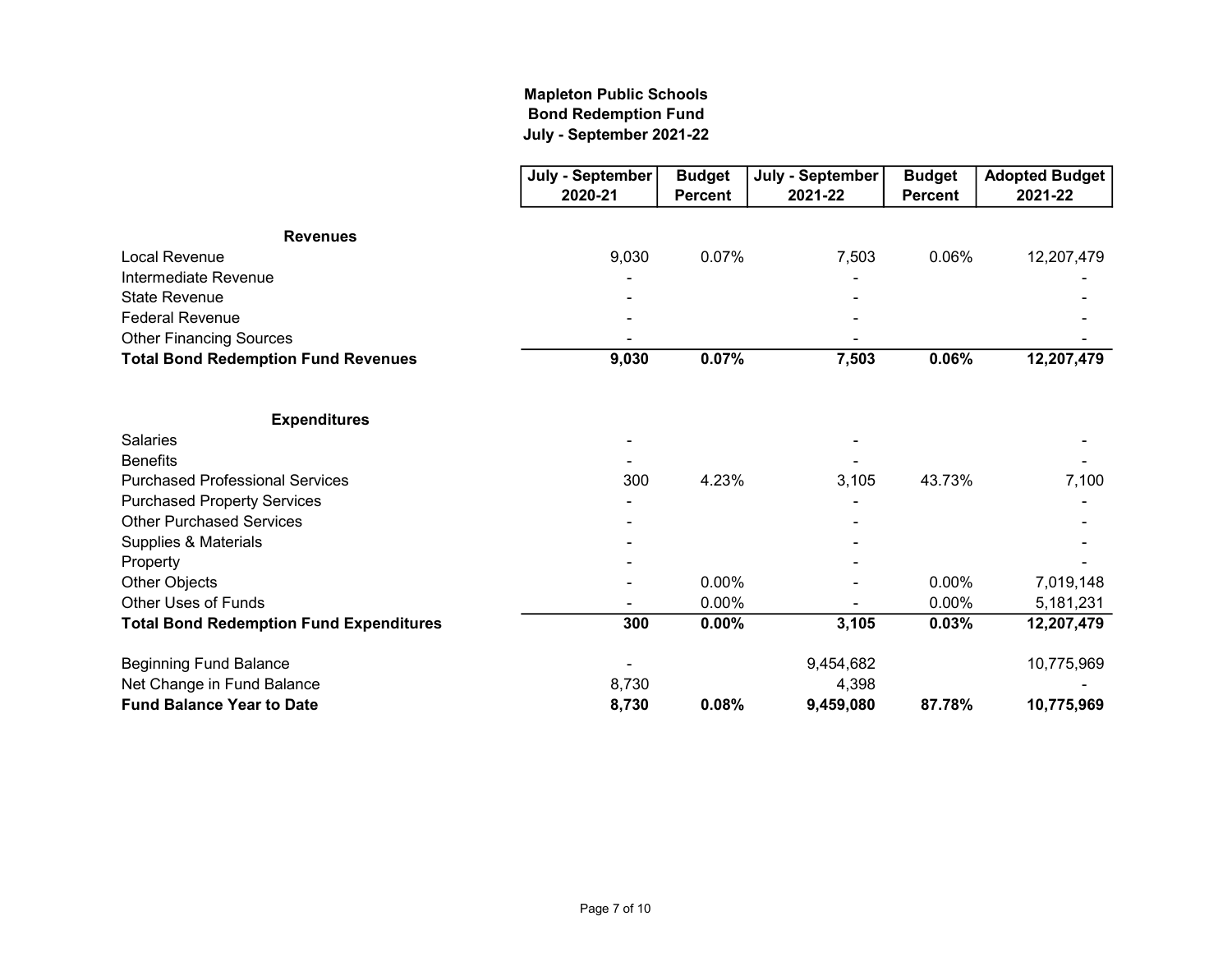## Mapleton Public Schools Building Fund July - September 2021-22

|                                         | July - September | <b>Budget</b>  | July - September | <b>Budget</b>  | <b>Adopted Budget</b> |
|-----------------------------------------|------------------|----------------|------------------|----------------|-----------------------|
|                                         | 2020-21          | <b>Percent</b> | 2021-22          | <b>Percent</b> | 2021-22               |
| <b>Revenues</b>                         |                  |                |                  |                |                       |
| Local Revenue                           | 25,452           |                | 105,133          |                |                       |
| Intermediate Revenue                    |                  |                |                  |                |                       |
| <b>State Revenue</b>                    | 499,053          | 4.28%          | 149,683          | 1.28%          | 11,651,416            |
| <b>Federal Revenue</b>                  |                  |                |                  |                |                       |
| <b>Other Financing Sources</b>          |                  |                |                  |                |                       |
| <b>Total Building Fund Revenues</b>     | 524,505          | 4.50%          | 254,816          | 2.19%          | 11,651,416            |
| <b>Expenditures</b>                     |                  |                |                  |                |                       |
| <b>Salaries</b>                         |                  |                | 9,910            |                |                       |
| <b>Benefits</b>                         |                  |                | 2,165            |                |                       |
| <b>Purchased Professional Services</b>  | 10,970           |                | 400              |                |                       |
| <b>Purchased Property Services</b>      | 397,236          | 146.49%        | 705,559          | 260.19%        | 271,170               |
| <b>Other Purchased Services</b>         |                  |                | 185              |                |                       |
| Supplies & Materials                    | 69,038           |                | 21,788           |                |                       |
| Property                                | 4,576,740        | 22.58%         | 1,507,928        | 7.44%          | 20,268,706            |
| Other Objects                           |                  |                |                  |                |                       |
| Other Uses of Funds                     |                  |                |                  |                |                       |
| <b>Total Building Fund Expenditures</b> | 5,053,984        | 24.61%         | 2,247,936        | 10.94%         | 20,539,876            |
| <b>Beginning Fund Balance</b>           |                  |                | 40,165,686       |                | 31,190,717            |
| Net Change in Fund Balance              | (4,529,479)      |                | (1,993,120)      |                | (8,888,460)           |
| <b>Fund Balance Year to Date</b>        | (4,529,479)      | $-20.31%$      | 38,172,566       | 171.16%        | 22,302,257            |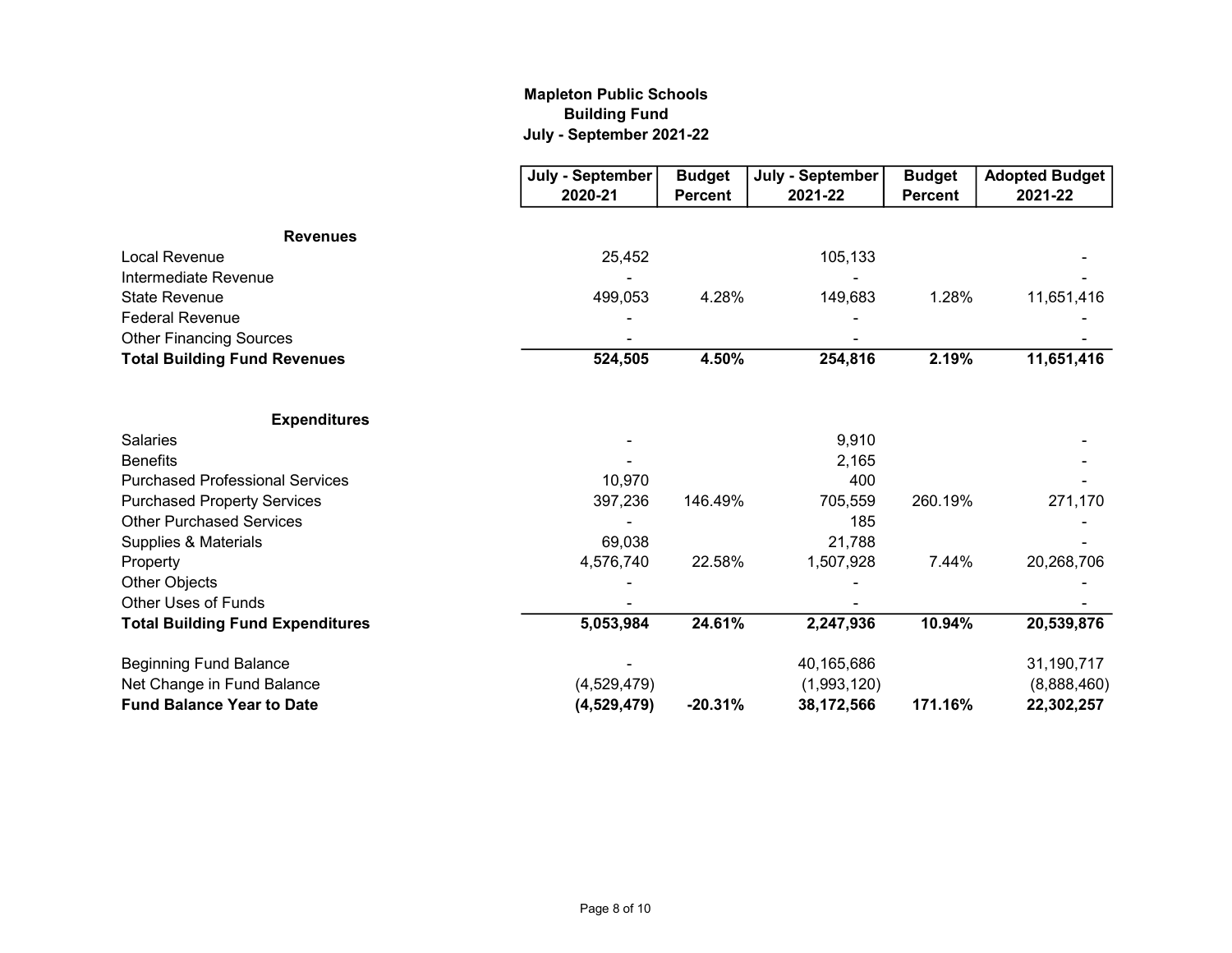## Mapleton Public Schools Capital Reserve Fund July - September 2021-22

|                                                | July - September | <b>Budget</b>  | July - September | <b>Budget</b>  | <b>Adopted Budget</b> |
|------------------------------------------------|------------------|----------------|------------------|----------------|-----------------------|
|                                                | 2020-21          | <b>Percent</b> | 2021-22          | <b>Percent</b> | 2021-22               |
| <b>Revenues</b>                                |                  |                |                  |                |                       |
| <b>Local Revenue</b>                           | 16,973           | 44.53%         | 11,897           | 31.21%         | 38,115                |
| Intermediate Revenue                           |                  |                |                  |                |                       |
| <b>State Revenue</b>                           |                  |                |                  |                |                       |
| <b>Federal Revenue</b>                         |                  |                |                  |                |                       |
| <b>Transfers</b>                               | 58,000           | 9.02%          | 100,000          | 15.55%         | 642,986               |
| <b>Total Capital Reserve Fund Revenues</b>     | 74,973           | 11.01%         | 111,897          | 16.43%         | 681,101               |
| <b>Expenditures</b>                            |                  |                |                  |                |                       |
| <b>Salaries</b>                                |                  |                |                  |                |                       |
| <b>Benefits</b>                                |                  |                |                  |                |                       |
| <b>Purchased Professional Services</b>         | 9,069            | 106.69%        |                  | 0.00%          | 8,500                 |
| <b>Purchased Property Services</b>             |                  | 0.00%          | 8,155            | 3.74%          | 217,883               |
| <b>Other Purchased Services</b>                |                  |                |                  |                |                       |
| Supplies & Materials                           |                  |                |                  |                |                       |
| Property                                       | 65,441           |                | 135,571          |                |                       |
| Other Objects                                  | 193,347          | 122.44%        | 759              | 0.48%          | 157,910               |
| <b>Other Uses of Funds</b>                     | 584,165          | 113.54%        | 21,923           | 4.26%          | 514,511               |
| <b>Total Capital Reserve Fund Expenditures</b> | 852,021          | 94.79%         | 166,408          | 18.51%         | 898,804               |
| <b>Beginning Fund Balance</b>                  |                  |                | 169,367          |                | 666,792               |
| Net Change in Fund Balance                     | (777, 048)       |                | (54, 511)        |                | (217,703)             |
| <b>Fund Balance Year to Date</b>               | (777, 048)       | $-173.03%$     | 114,856          | 25.58%         | 449,089               |